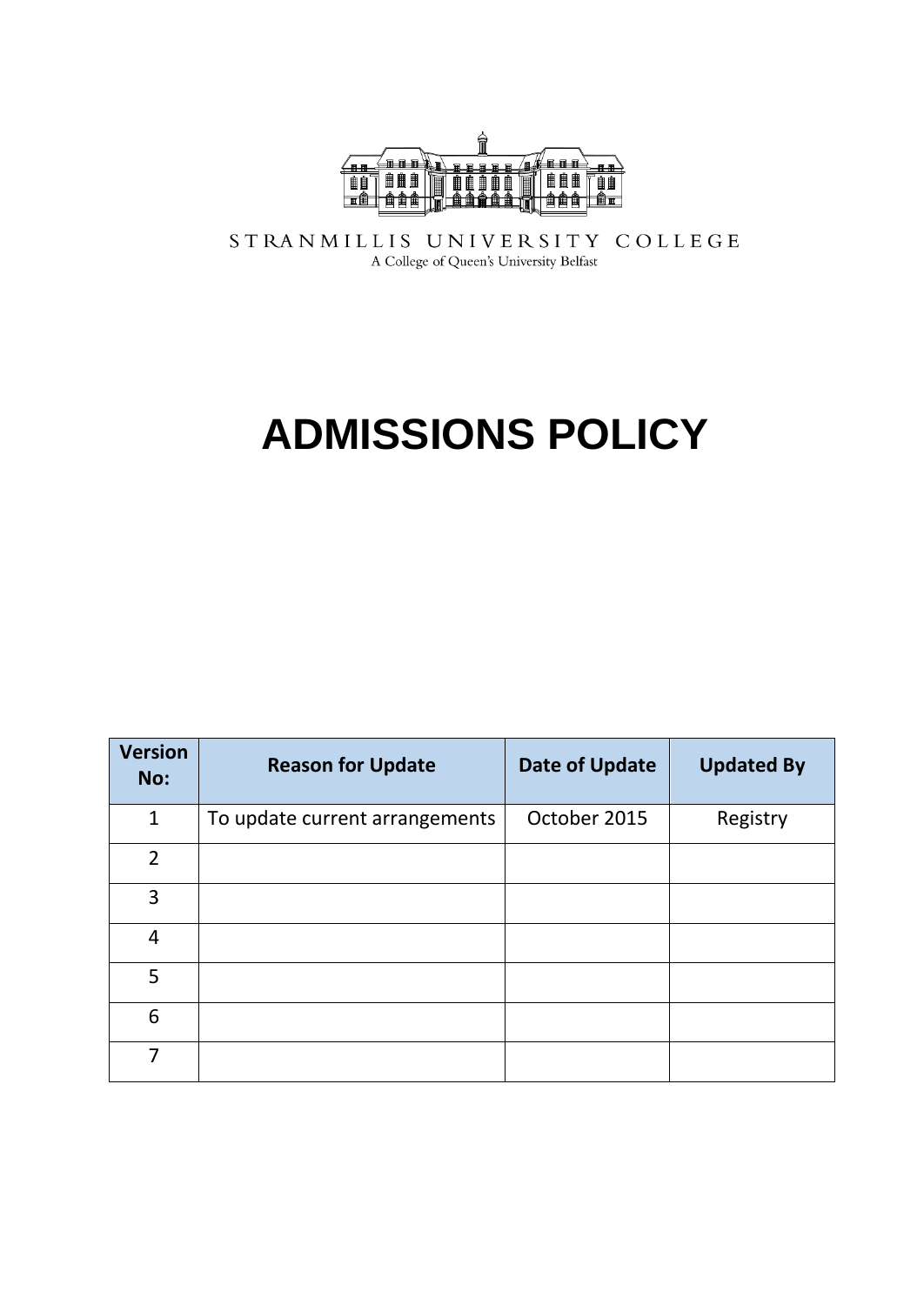## **1. Scope**

In compliance with Chapter B2 of the *QAA Quality Code,* this policy applies to all admissions to Stranmillis University College undergraduate and postgraduate, full-time and part-time courses in the 2016/17 Academic Year. Stranmillis University College is responsible for setting the admissions criteria to all undergraduate and postgraduate programmes. Teacher Education admissions criteria demonstrate compliance with those of [the Department of Education.](https://www.deni.gov.uk/articles/initial-teacher-education-courses-northern-ireland) Registration and Enrolment is processed using the Queen's Student Information System (QSIS).

## **2. Context**

The admissions policy complies with relevant legislation affecting the admission of students and is consistent with the UK Quality Code for Higher Education - Chapter B2: Recruitment, selection and admission to higher education. The policy demonstrates the College's commitment to the principles of fair admissions as outlined in Chapter B2 of the QAA quality code (2013). It is also guided by the principles outlined in the Report of Admissions to Higher Education Steering Group 2004 (the Schwartz Report).

The University College's mission statement, as stated in its Corporate Plan is: *'To sustain a vibrant, inclusive learning community, educating, shaping and enriching society through excellence in teaching, scholarship and research.'* We aim to attract and retain high calibre students, improving accessibility, including for those currently under-represented in Higher Education.

Stranmillis is a professionally oriented University College, with core undergraduate, postgraduate and scholarship/research activity in the areas of Teacher Education, Early Childhood Education and Health, Physical Activity and Sport.

## **3. Priorities**

- a. Recruitment and selection of an appropriately qualified, and professionally motivated student body, which has the potential to excel in a challenging and rewarding environment; to contribute to the quality of the student experience; and ultimately to graduate with the knowledge, skills and competences which have high currency in an increasingly competitive marketplace.
- b. Within the context of the Widening Participation Strategy, the University College is committed to build on current developments and to reach the milestones articulated in the Access Agreement. The Agreement contains qualitative insights into the University College Access Projects, including various measures to support current students from under-represented target groups and also community outreach programmes that aim to raise the educational aspirations and attainment of participants. In addition, quantitative information is also provided on key areas such as financial support and the target numbers of [Access projects](http://www.stran.ac.uk/media/media,412078,en.pdf) (pgs 17-36).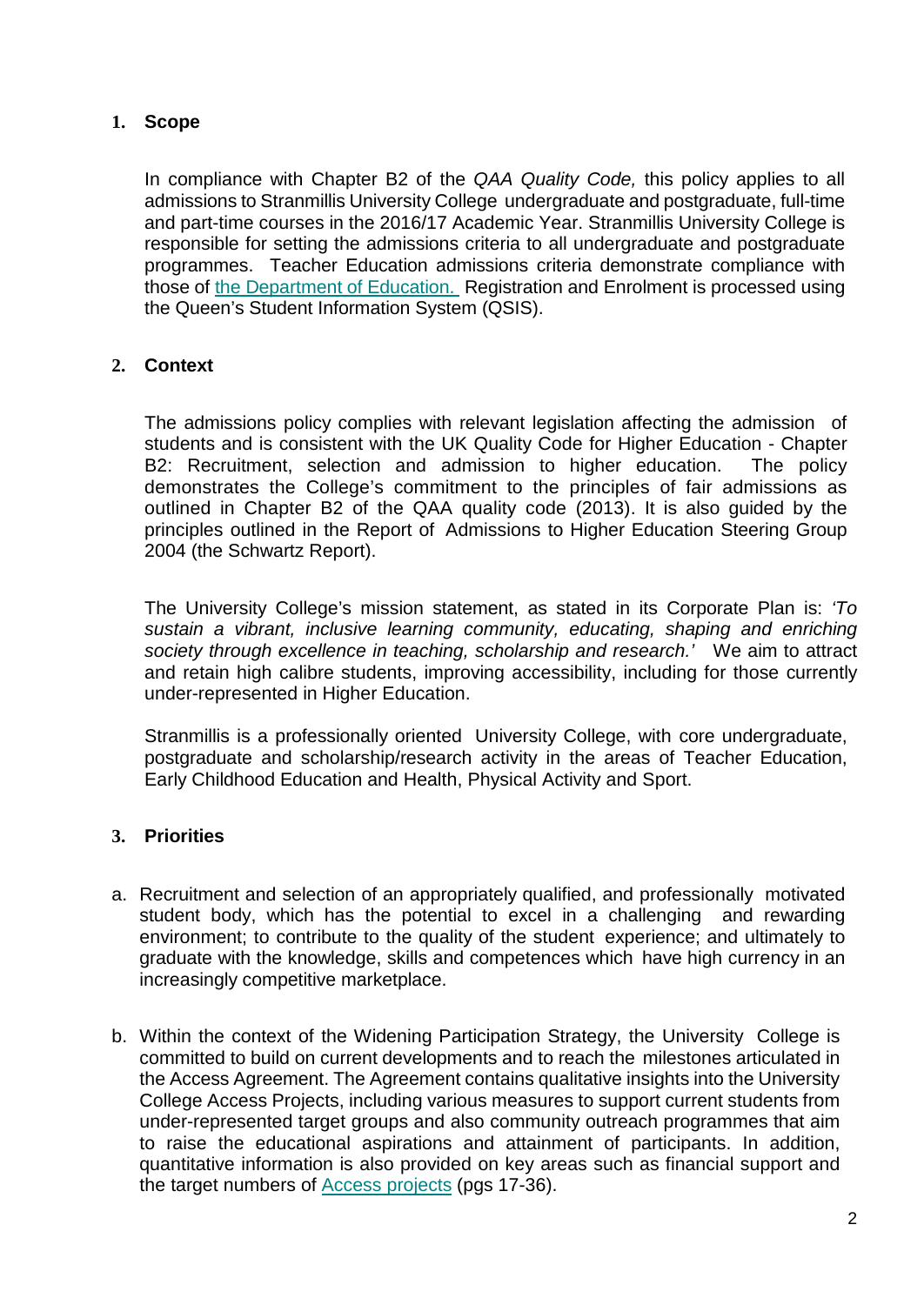- c. In particular, the Corporate Plan has identified the key objectives as follows:
	- i. Increasing student entrants from lower socio-economic groups and low participating neighbourhoods (specifically MDM Quintiles 1&2), mature students and care experienced entrants.
	- ii. Attracting more males into teaching, including those from MDM Quintiles 1&2.

Details of these students are monitored and recorded in the annual [Selection Report.](http://www.stran.ac.uk/media/media,541741,en.pdf)

To achieve these aims the University College:

- i. encourages applications from suitably qualified applicants, regardless of their background and
- ii. promotes equality of opportunity for all applicants regardless of age, gender, ethnicity, disability, sexual orientation, political opinion, religious belief, marital status or whether or not they have dependents.

The Principles and Procedures through which the University College assesses applicants and offers places is designed to be:

- easily understood;
- transparent;
- fair; and
- based on principles that are applied consistently across the University College.

#### **4. Monitoring**

The Senior Management Group has overall responsibility for strategic policy in relation to admissions. The University College Selection Committee is chaired by the Director of Community Engagement and External Affairs (Registrar) and includes the Vice-Principal, the Head of Student Support, the Head of Widening Participation, Programme Coordinators, the Admissions Officer and Careers Officer. The Committee regularly reviews the admission and selection process and receives an annual report on selection which is then presented by the Director of Community Engagement and External Affairs (Registrar) and the Admissions Officer to the Governing Body.

The selection committee meet regularly to discuss admissions systems and to ensure measures outlined in the admissions policy are being understood and adhered to.

The Widening Access Group is responsible for:

- negotiating milestones with the Department for Employment and Learning, Widening Participation Branch on behalf of the University College;
- monitoring performance against milestones.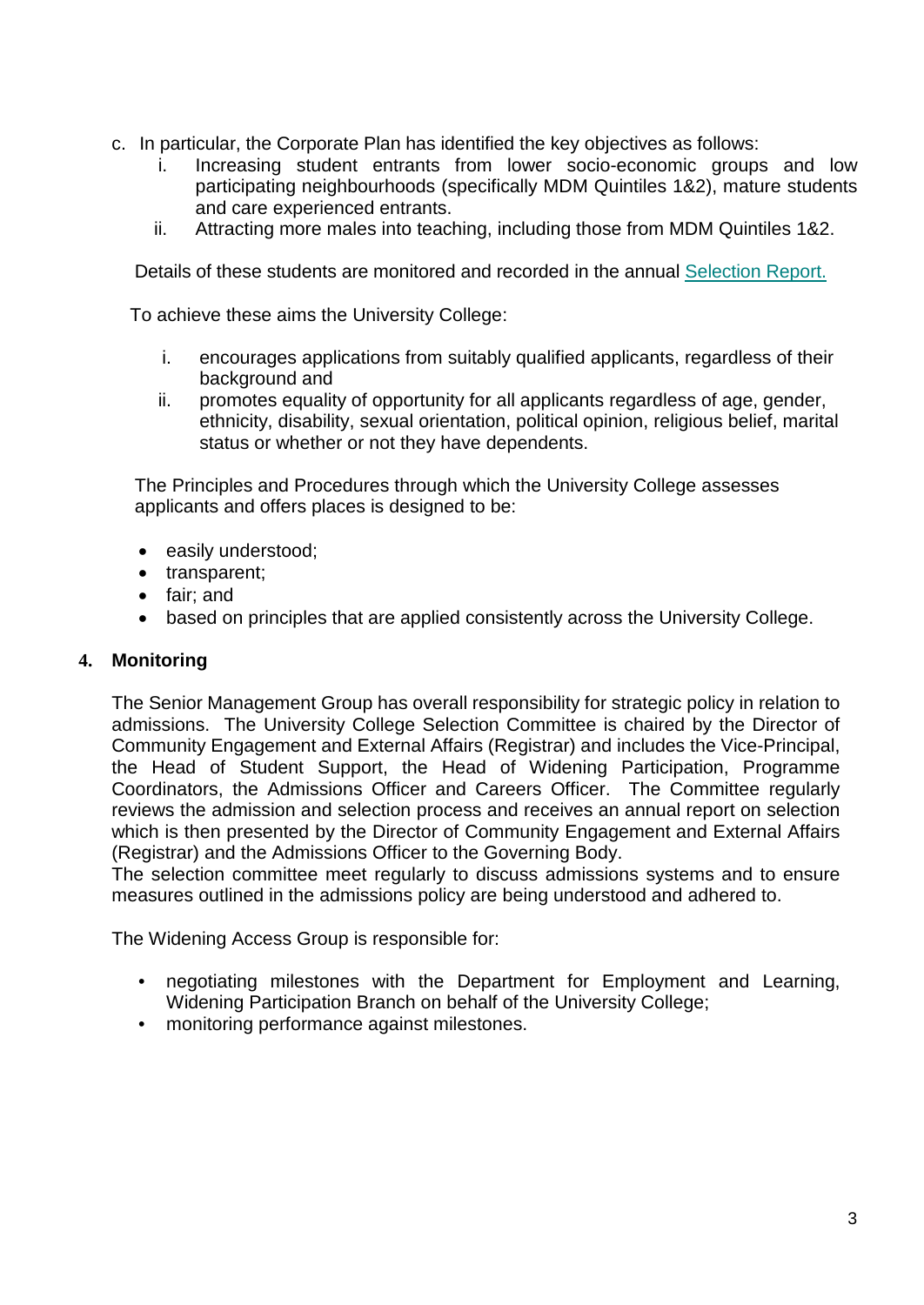## **5. Intake Numbers**

The number of full-time undergraduate students which the University College can admit is currently controlled by government imposed overall limits. In the case of initial teacher education intake quotas are controlled by the Department of Education, whilst for the non-ITE courses, controls are imposed by the MASN (maximum student number) cap. There are no limits imposed on the number of part-time students admitted since these are recruited on a 'fees only' basis and with no government funding.

### **6. Roles and Responsibilities**

Heads of Academic Areas (or their nominees) are responsible for working with the Director of Community Engagement and External Affairs (Registrar) in the selection of students. The following duties are undertaken jointly:

- Setting entrance requirements and asking grades for programmes within the Academic Area and deciding on selection procedures including interviews, presentation, etc.
- Liaising with the Director of Community Engagement and External Affairs (Registrar) in relation to the contextual factors of individual applications eg negotiating suitable arrangements for applicants who work at a distance, are based overseas or have a disability, special needs or medical conditions;
- Arranging for staff in the Academic Area to participate in selection interviews;
- Arranging for staff to contribute to Open Days, Careers Events, talks to targeted groups, etc.

## **7. Academic Registry**

The Admissions Function is part of the responsibility of Academic Registry. The University College operates a centralised admissions service for all programmes. The responsibilities within the Admissions Function include:

- Ensuring sound practice in recruitment, selection and admissions on all applicants that come through the undergraduate UCAS admissions service.
- Ensuring sound practice in recruitment, selection and admissions on all non-UCAS admission services for undergraduate, postgraduate, full-time and part-time programmes;
- Liaising with Academic Areas to review and update entry criteria annually;
- Making decisions on applications in line with agreed criteria;
- Working closely with Academic Areas in the decision-making process including consultation and provision of advice on non-routine cases;
- Providing acknowledgment letters/emails to all applicants and distributing June Information and Welcome packs;
- Providing advice and guidance in response to specific admissions enquiries from prospective students, parents, schools, colleges and the careers service of the Department of Employment and Learning;
- Providing statistical information and reports to senior management;
- Ensuring that the admissions policy and procedures comply with the College Mission Statement and are applied fairly and consistently across the University College.
- Ensuring that the College adheres to the good practice outlined by the QAA quality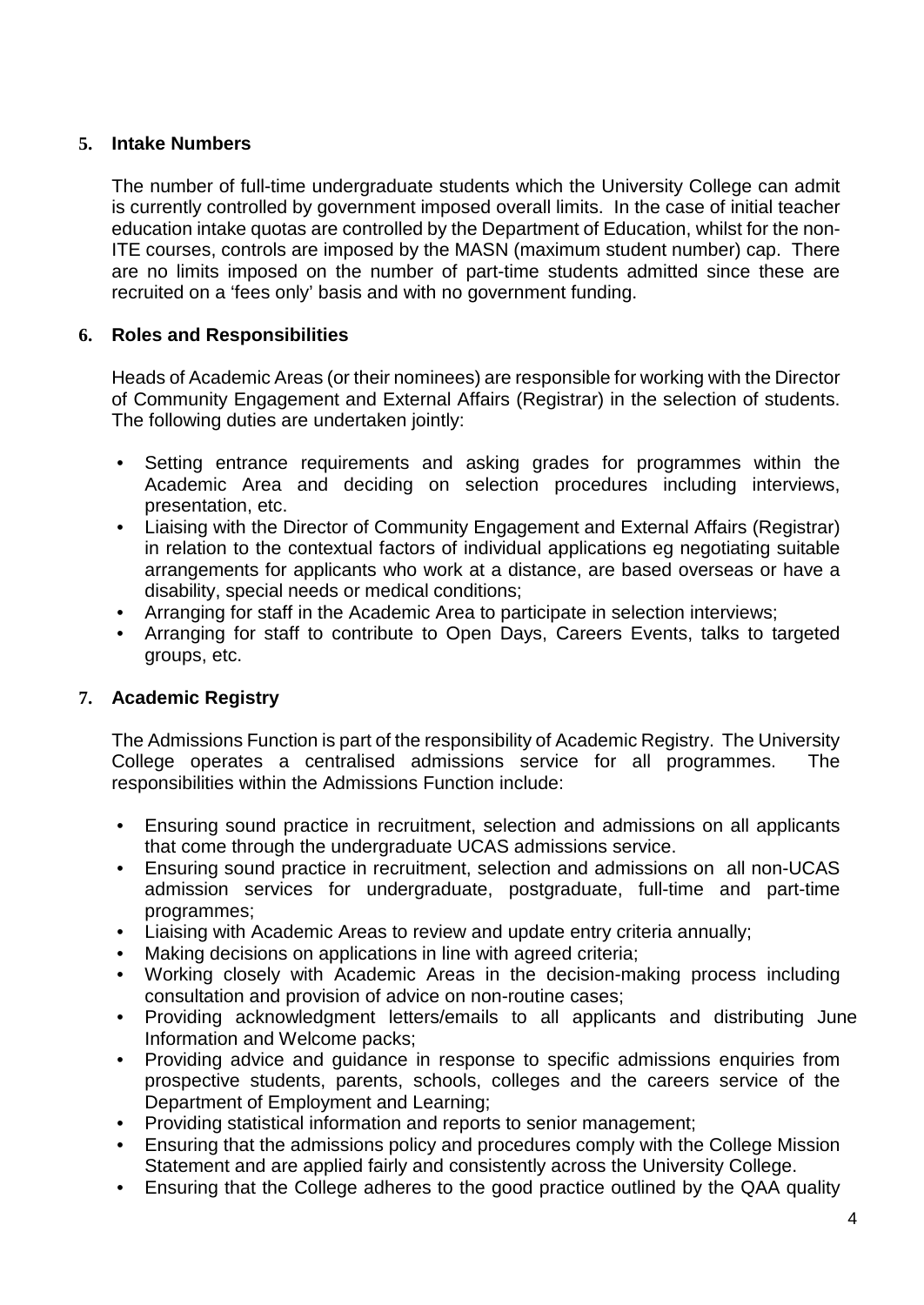code in chapter B2 and the good admissions practice guidelines outlined by [SPA](http://www.spa.ac.uk/support/goodpractice/) (Supporting Professionalism in Admissions)

- Monitoring, reviewing and updating admissions processes regularly;
- Taking the lead role in advising on and developing the University College's response/policy on new qualifications, changes in the 14-19 curriculum and to the application system.

#### **8. Information for Prospective Students and Other Stakeholders**

The University College aims to provide comprehensive, accurate, user-friendly and accessible information and advice to applicants and other stakeholders in the admissions process. This is to enable an informed choice of programmes(s) to be made appropriate to their needs, interests, academic qualifications and potential.

Detailed information on entrance qualifications, asking grades and other entrance criteria for individual programmes is provided.

The main sources of information are as follows:

- Printed undergraduate and postgraduate prospectuses;
- Online prospectuses; <http://www.stran.ac.uk/informationfor/prospectivestudents/prospectus/>
- Individual programme brochures and leaflets; <http://www.stran.ac.uk/informationabout/courses/>
- University College website; [www.stran.ac.uk](http://www.stran.ac.uk/)
- National publications, eg UCAS website [www.ucas.com](http://www.ucas.com/)
- Queen's University Belfast General Entrance Requirements [QUB Entrance Requirements](http://www.qub.ac.uk/directorates/AcademicAffairs/GeneralRegulations/RegulationsforStudents/2-4UndergraduateStudents/2EntranceRequirements/)

Work has been undertaken in relation to the development of Entry Profiles for individual programmes. The Entry Profiles are published on the UCAS [website](http://www.ucas.com/) and [Stranmillis](http://www.stran.ac.uk/informationabout/courses/)  [website](http://www.stran.ac.uk/informationabout/courses/) and considerably enhance the information available to prospective students.

#### **9. Admissions Process**

All applications for the full-time undergraduate courses at the University College must be submitted through the Universities and Colleges Admissions Service (UCAS). The closing date for UCAS applications can be found by visiting the [Key dates](https://www.ucas.com/ucas/undergraduate/apply-and-track/key-dates/2016%232536) page on the UCAS website

Applications for part-time courses, both undergraduate and postgraduate must be made directly to the University College by contacting Academic registry on 02890384263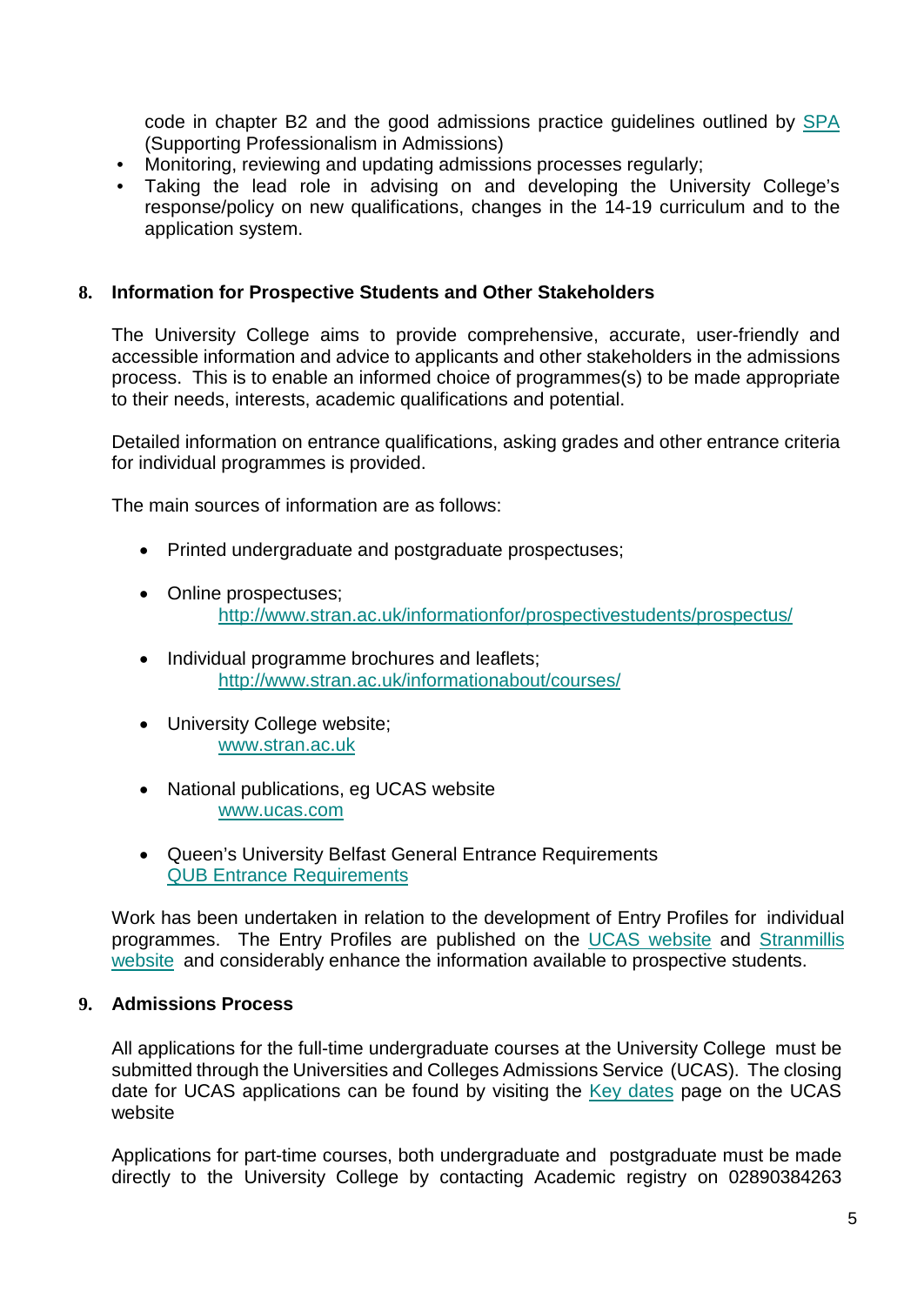or [registry@stran.ac.uk](mailto:registry@stran.ac.uk) to request an application pack.

All applications received by the agreed closing date will be given equal consideration. Late applications may be considered depending on competition for places on individual programmes. Details on the closing dates for applications can be obtained by contacting the Academic Registry office or by checking the relevant section of the college website.

International (non EU) applicants for courses may apply up to the 30 June of year of entry.

If additional details are required about any of the information on an application form, the Admissions Office may contact the applicant or her/his referee. This may have an impact on the time taken for a decision to be made.

Admissions decisions will be made by the end of March for most UCAS applications. Delays may occur while the college awaits the annual intake quotas from the Department of Education. Some decisions may also be delayed where it is necessary to receive all applications, conduct interviews, etc. before decisions are made (in order to give all interviewed candidates equal consideration). Every effort is made, however, to keep delays to a minimum. If candidates are concerned about delays to a decision they should email the admissions team at [registry@stran.ac.uk](mailto:registry@stran.ac.uk) who will respond in a timely manner.

#### **10. Selection Principles/Assessment of Applications**

All applications are considered individually on their merits and the full information on the application form, including the personal statement and the reference, is considered.

In the interests of consistency and transparency, it is essential that the University College's selection criteria are objective. For undergraduate courses, academic qualifications are a key criterion and previous academic background (including, for example, performance at GCSE or in the first year of a BTEC National Diploma or Access Course) may be taken into account in deciding whether or not to make a conditional offer. Since the demand for full-time undergraduate places greatly outweighs the supply, particularly for the Primary BEd and Early Childhood Studies, entry is competitive.

#### **11. Additional Methods of Selection**

The University endeavors to ensure that any assessment methods used are reliable and valid and give an accurate indication of potential to successfully complete the chosen program of study.

Additional methods of selection are used for a number of degree programmes and may include interviews, GCSE performance, Reference and personal statements. Stranmillis University College will also consider suitable arrangements for applicants who are based overseas or have a disability, special needs or medical conditions.

The Personal Statement and Reference provide important supplementary indications of ability, motivation and potential, as well as information about personal circumstances and social and cultural context. They are read carefully and taken into account in reaching a decision. Criteria for assessing the Personal Statement may include, for example: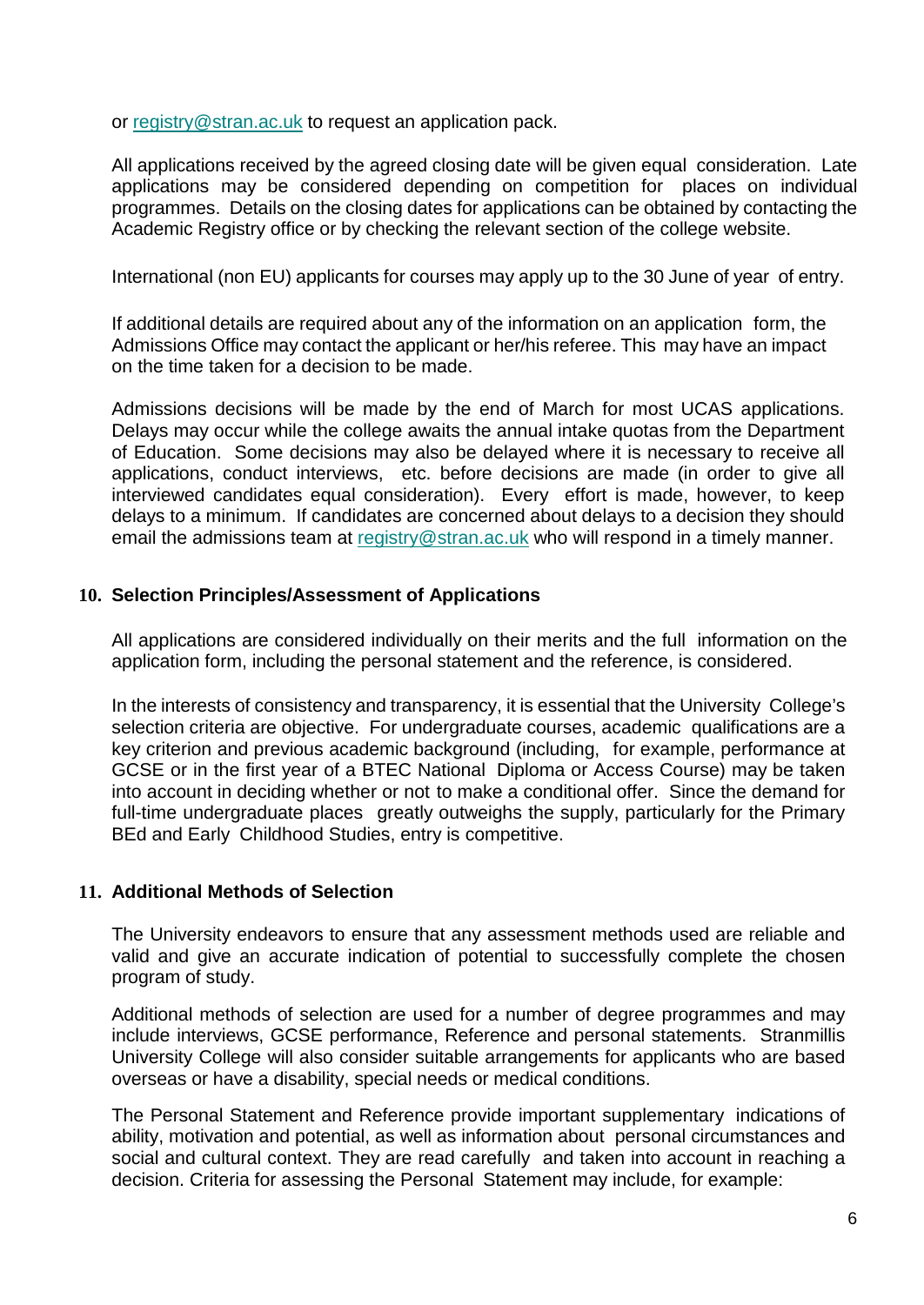- Demonstrates interest in and commitment to the subject/area of specialism;
- Evidence of clear thinking and understanding in relation to particular skills/competences and experience critical to the course;
- Appropriateness of the Stranmillis course in relation to the candidate's declared interests and aspirations;
- Non-academic achievement and/or experience, or extra-curricular interests, that indicate the likely contribution a candidate will make to the life of the University;
- Other relevant skills eg foreign languages.

All the undergraduate programmes offered by the University College are professionally oriented with distinctive career opportunities. Both Initial Teacher Education and Early Childhood Studies require graduates who possess aptitudes, qualities and skills for working with children and young people. For this reason an interview/presentation also contributes to the selection process for these courses. UCAS applicants who are not called for interview will be notified that they have been made unsuccessful through UCAS Track. Candidates who apply directly to the college will be notified that they are unsuccessful through the mail.

Those candidates who remain in the process following initial screening of applications in terms of qualifications, reference and personal statement, are called for interview. The interview is designed to assess professional and personal qualities in terms of suitability for the course. It is not designed to assess academic levels. Suitable arrangements can be made for applicants who work at a distance, are based overseas or have a disability, special needs or medical conditions. All candidates who are invited to interview will be notified by mail and will receive appropriate guidance notes to help them prepare,

Decisions are made on the basis of all criteria, ie academic qualifications, interview score, personal statement and reference.

#### **12. Applicants with a Criminal Record**

The University College acknowledges the key role which education plays in the rehabilitative process and a criminal record will not automatically preclude an applicant from being offered a place at the University College. However, as part of its duty of care to its staff, its students, and taking into account the needs of the relevant professions, the University College will seek further information about any relevant disclosures which result from an Access NI check.

Offers are conditional upon the applicant consenting to an Access Northern Ireland Enhanced Disclosure check to be carried out. This is a criminal record check which must be carried out on all students when they first join the college. In the event that the results of the Access NI check are unsatisfactory, the offer may be withdrawn.

Further information on Access Northern Ireland can be found on the NI Direct website at the link below.

#### [Access Northern Ireland](http://www.nidirect.gov.uk/accessni-criminal-record-checks)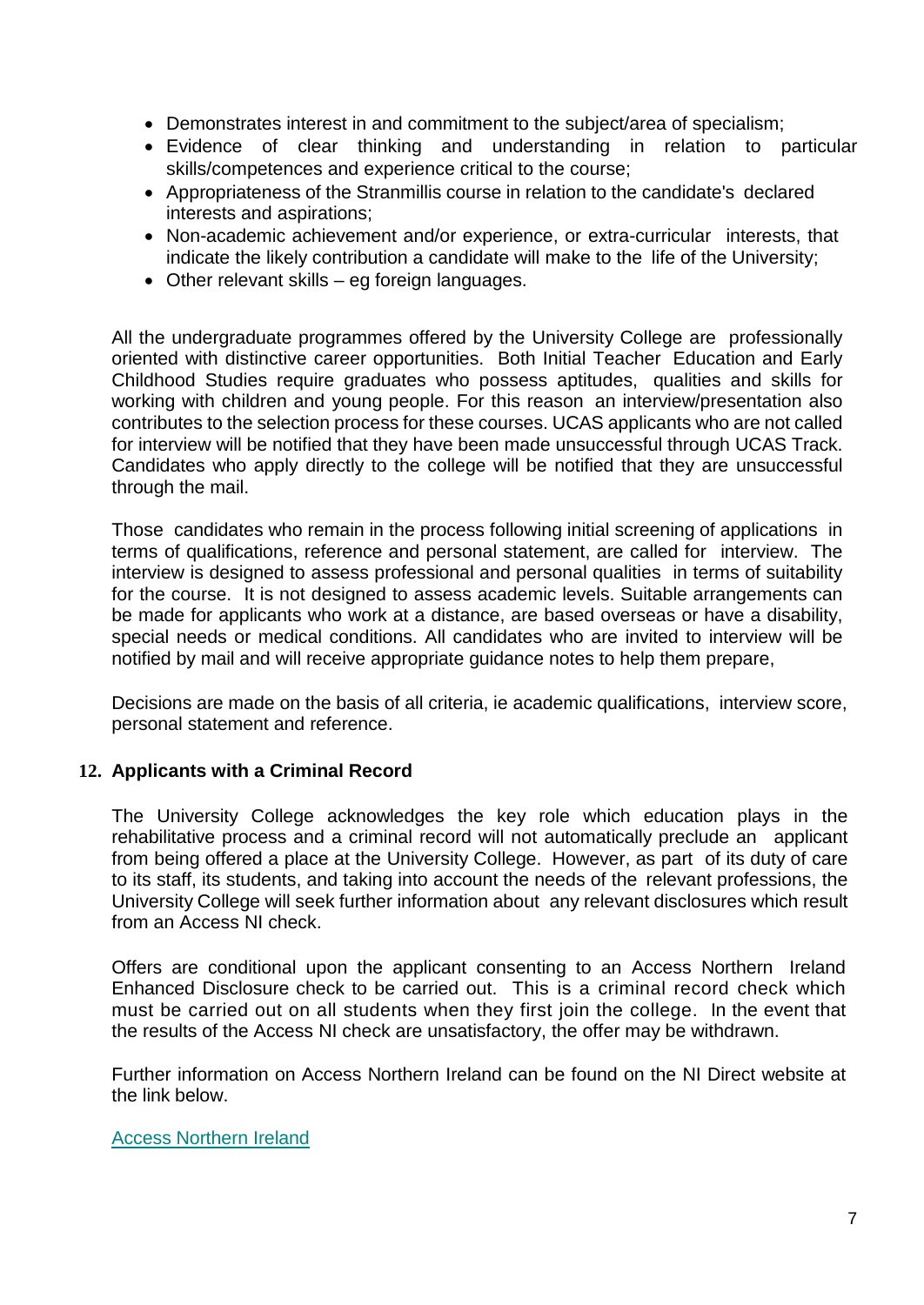#### **13. [Interview](http://www.stran.ac.uk/media/media,516105,en.pdf)**

Some of the courses offered by the University College require an interview and presentation which contributes to the selection process. Further details of which courses require an interview and presentation can be found on the individual course pages on the college website at the following link - [Information about courses.](http://www.stran.ac.uk/informationabout/courses/) In preparation for the interview, candidates should reflect on their own educational experience, the school/college they attend, the styles of teaching they have experienced and the broader aspects of school/college life. In addition to reflecting on the relevance of their personal skills and capabilities/competences, candidates should also familiarise themselves with current debates about issues in the field of education/childcare.

The interview will be conducted by a panel of two, normally comprising one University College lecturer and one teacher or other professional from the field of education. Each interview will begin with a 5-minute presentation based on a predetermined topic and this will contribute 50% of the overall interview mark. No audio/visual support is permitted, however, candidates may bring brief notes to support the presentation.

The presentation will be followed by a short interview (50% of the total mark) during which the panel will ask a number of set questions. Candidates will be given the opportunity at the end to ask questions or to expand on points they made earlier.

Both the interview and presentation are scored against criteria which has been agreed by the Selection Committee in consultation with practising professionals. The combined interview and presentation will last approximately 20 minutes.

The interview and consequent decision-making will be consistent with the [University](http://www.stran.ac.uk/media/media,81620,en.pdf) College's policy [on Equal Opportunities.](http://www.stran.ac.uk/media/media,81620,en.pdf)

A standard format interview report is produced for each candidate who has been interviewed and submitted to the Admissions Office.

All candidates are only interviewed once during an application cycle. If a candidate has applied for multiple courses that require an interview as part of the selection criteria then this interview score is applied to all applications. After all the applicants who have made the interview stage have been interviewed the admissions team will be able to determine what the required standard is for each course. Some applicants may achieve the required interview standard for all their applications while some may meet the interview standard for one course but not another.

Decisions are made on the basis of all criteria, ie academic qualifications, interview score, personal statement and reference.

#### **14. Applicants with Disability/special Needs or Medical Conditions**

The University College is committed to achieving equal opportunities for all of its students and actively encourages potential students who may be disabled or have additional needs/support requirements. Applications are considered on the same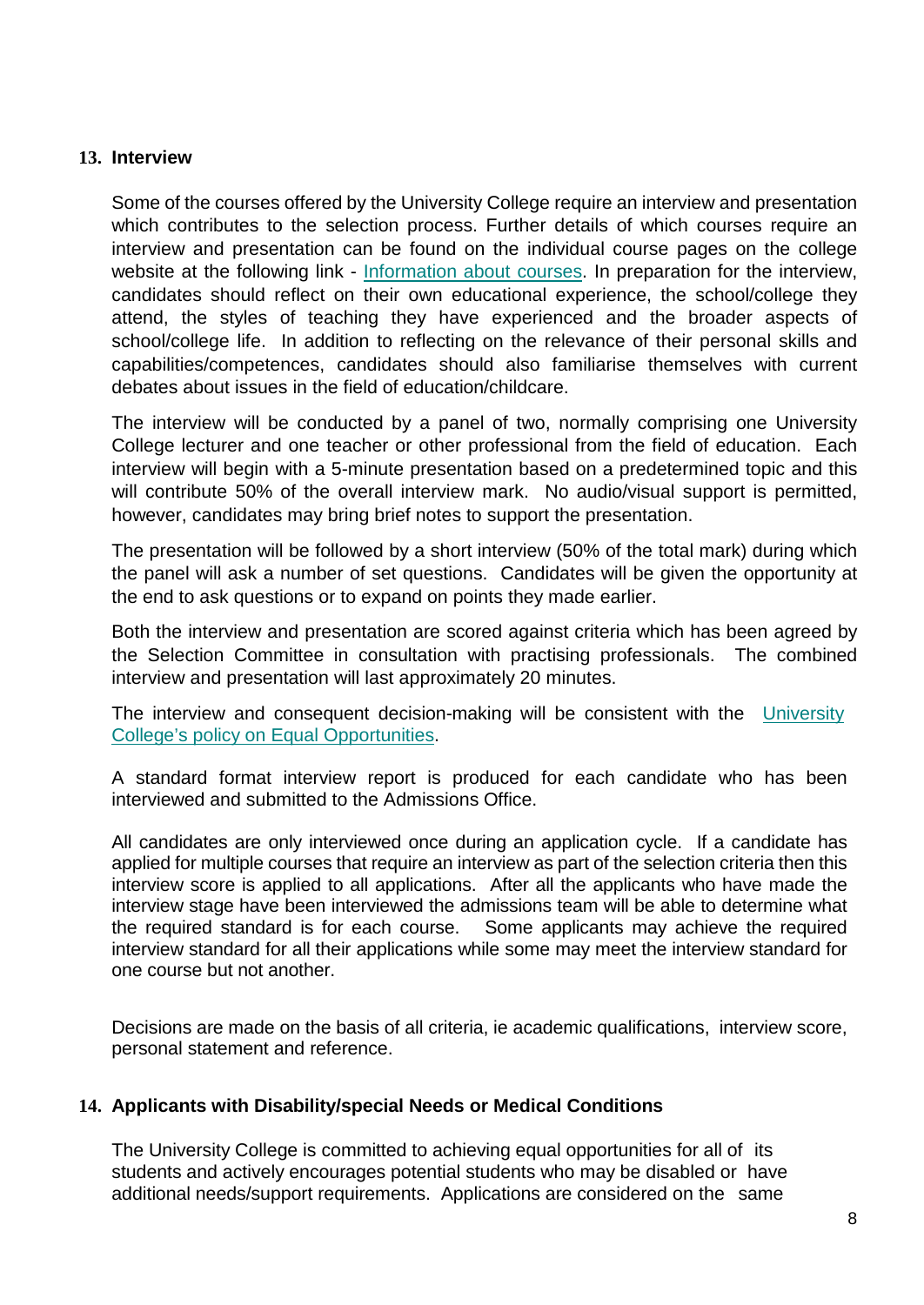academic grounds as all other candidates. Any applicant who states on their application form that they have a disability or additional support needs will be invited to complete a questionnaire by the Student Support Officer. A decision may need to take into account any overriding health and safety concerns, barriers relating to professional requirements, or the University College's ability to make any reasonable adjustments.

### **15. Applicants Returning to Education**

The University College welcomes applications from students who have interrupted their studies for several years or did not make the transition to higher education directly from school. Applications are considered on an individual basis but evidence of successful recent academic study at a suitably high level is normally required.

### **16. Applicants with Mitigating Circumstances**

The University College is not best placed to fairly and consistently take account of any mitigating circumstance/s affecting an applicant's performance in pre-entry qualifications. Examples of mitigating circumstances include personal or family illness. The University College expects applicants to have taken appropriate action via their institution to ensure that the relevant examination bodies have allowed for such circumstances prior to the publication of results or following an appeal.

### **17. Acceptability of Qualifications/Entrance Requirements**

Applicants are required to fulfil the QUB General [Entrance Requirements](http://www.qub.ac.uk/directorates/AcademicAffairs/GeneralRegulations/RegulationsforStudents/2-4UndergraduateStudents/2EntranceRequirements/) and also course requirements. The latter are expressed in terms of both grades and (where applicable) subjects and UCAS Tariff points. Further details regarding the range of qualifications which are normally acceptable can be found in the undergraduate prospectus and on the University College website [www.stran.ac.uk](http://www.stran.ac.uk/) or directly from Academic Registry or by clicking the following link on the college website [Course details.](http://www.stran.ac.uk/informationabout/courses/)

## **18. Recognition for RPL, APEL and APCL**

RPL includes experiential learning or prior certificated learning for academic purposes. These are discussed below:

- APEL (Accredited for prior experiential learning) is a process by which a student's learning through experience is assessed, and, as appropriate, recognised for academic purposes.
- APCL (Accreditation of prior certificated learning) is a process through which previously assessed and certificated learning is considered and, as appropriate, recognised for academic purposes.

RPL credit cannot be awarded where professional, statutory and regulatory body requirements are not met.

The University College has encouraged APEL/APCL applicants since the introduction of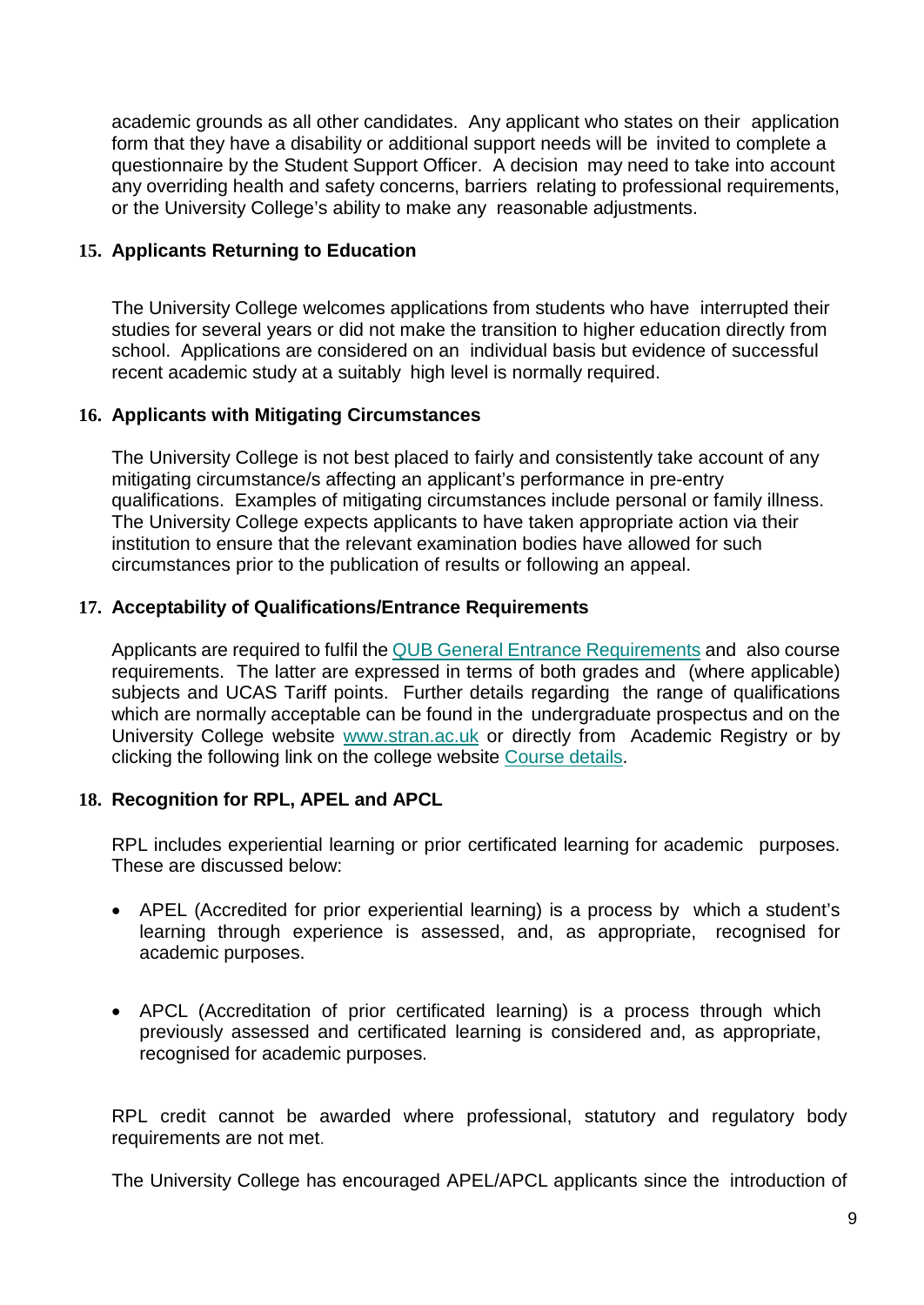its non-teacher education degrees. It is applied in both Early Childhood Studies and Health, Physical Activity and Sport for module exemption or advanced entry to a programme, eg an applicant holding an HND in Early Years may gain entry to year 2 of the degree programme.

The use of APEL, in the context of admissions, can be applied to specific programmes. For example, such applicants may present lower level qualifications but have extensive, appropriate work experience from which significant learning has taken place. Statements of experience must be provided by the applicants and within this statement they must display a clear desire to study the course for which they have applied. The presentation/interview is used to determine potential for the degree.

#### **19. Offer making**

Conditional offers are made in terms of grades. The level of offers reflects the competition for places available and the achievement which it is considered is required to complete the course successfully. Offers are generally made in terms of three A-levels plus any other academic requirement which is needed to fulfil matriculation or course requirements. Where candidates present academic/professional qualifications which are equivalent to Alevels, conditional offers will be made in accordance with the structure and grading of these qualifications.

Applicants who are unsuccessful in gaining admission to their original choice may be considered for alternative courses. Applicants should email [registry@stran.ac.uk](mailto:registry@stran.ac.uk) to check if there are any vacancies for alternative courses.

Changes to any of the University College's courses involving significant restructuring or discontinuation will be communicated to applicants affected by such changes by the Admissions Office. Applicants will be contacted via email to inform them of any such changes at the earliest opportunity.

#### **20. Feedback, Complaints and Appeals**

Students who are not offered a place on a course, may, upon request, receive feedback on their performance.

The Academic Registry staff are able to respond to most queries about decisions to the satisfaction of the vast majority of applicants. For details on how a request for feedback is dealt with please refer to the [Feedback to Unsuccessful Applicants](http://www.stran.ac.uk/informationabout/theuniversitycollege/collegepoliciesa-z/) document on the college website.

A formal Appeals [Procedure](http://www.stran.ac.uk/media/media,500556,en.pdf) exists which may be used if a student continues to be dissatisfied with the informal feedback.

The formal [Complaints procedure](http://www.stran.ac.uk/media/media,471994,en.pdf) also exists to provide applicants with a mechanism to allow Stranmillis University College to deal with any complaint in a timely and open way.

#### **21. Data Protection**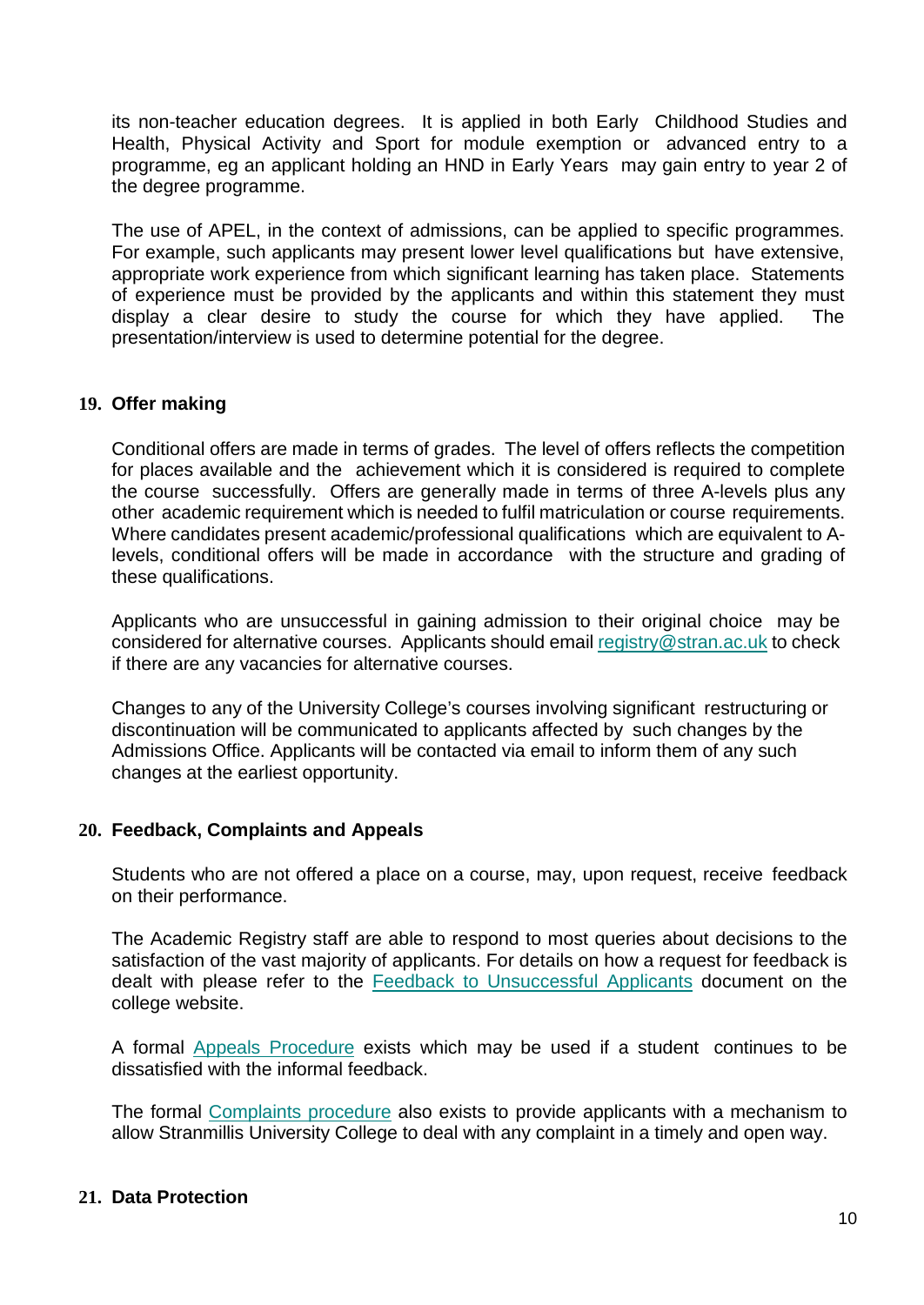By agreeing to the declaration in UCAS Apply online, applicants give permission to the University College to process their personal data for the purposes of managing the University College's selection and admission procedures and for maintaining its student records. The information will also be used to make statutory returns to bodies such as the Higher Education Statistical Agency (HESA).

All applicants both UCAS and non-UCAS are also under the protection of the University College's data protection policy. [Data Protection Policy](http://www.stran.ac.uk/media/media,396312,en.pdf)

### **22. Fraudulent Statements/Omissions**

Offers of a place are based on the information provided by the applicant and are made in good faith by the University College. It is the applicant's responsibility to provide all necessary and relevant information. False statements or omissions of relevant information may lead to the withdrawal of an offer or a place. If appropriate, UCAS will be notified in such cases.

### **23. Verification of Qualifications**

For the majority of UCAS applicants, results are provided directly to the University College. Other applicants will be required to produce original certificates of their qualifications prior to registration. These qualifications include GCSEs, Access courses, CACHE diplomas and Foundation degrees.

#### **24. Review**

Policies and procedures relating to admissions are reviewed annually by the University College Selection Committee in the light of analysis of the annual Selection Report against the mission and strategic objectives of the University College and changes to qualifications frameworks. The University College Selection Committee is chaired by the Director of Community Engagement and External Affairs (Registrar) and includes the Vice-Principal, the Head of Student Support, the Head of Widening Participation, Programme Coordinators, the Admissions Officer and Careers Officer. Outside the Selection Committee, ongoing consultation takes place with Heads of Academic Areas, Programme Leaders, Principals of schools/colleges and careers teachers, the Department for Employment and Learning, EGSA and representatives of government and the relevant professions.

#### **25. Staff Training**

A high degree of professionalism is needed by admissions staff who are required to offer advice and guidance to potential students, careers teachers and parents. Given the diversity of backgrounds from which applications are received, ongoing 'on-the-job' training takes place with periods set aside during which the Admissions Officer briefs staff on changes to qualifications and procedures.

Opportunities are taken for staff to attend conferences organised by CCEA, UCAS, etc.